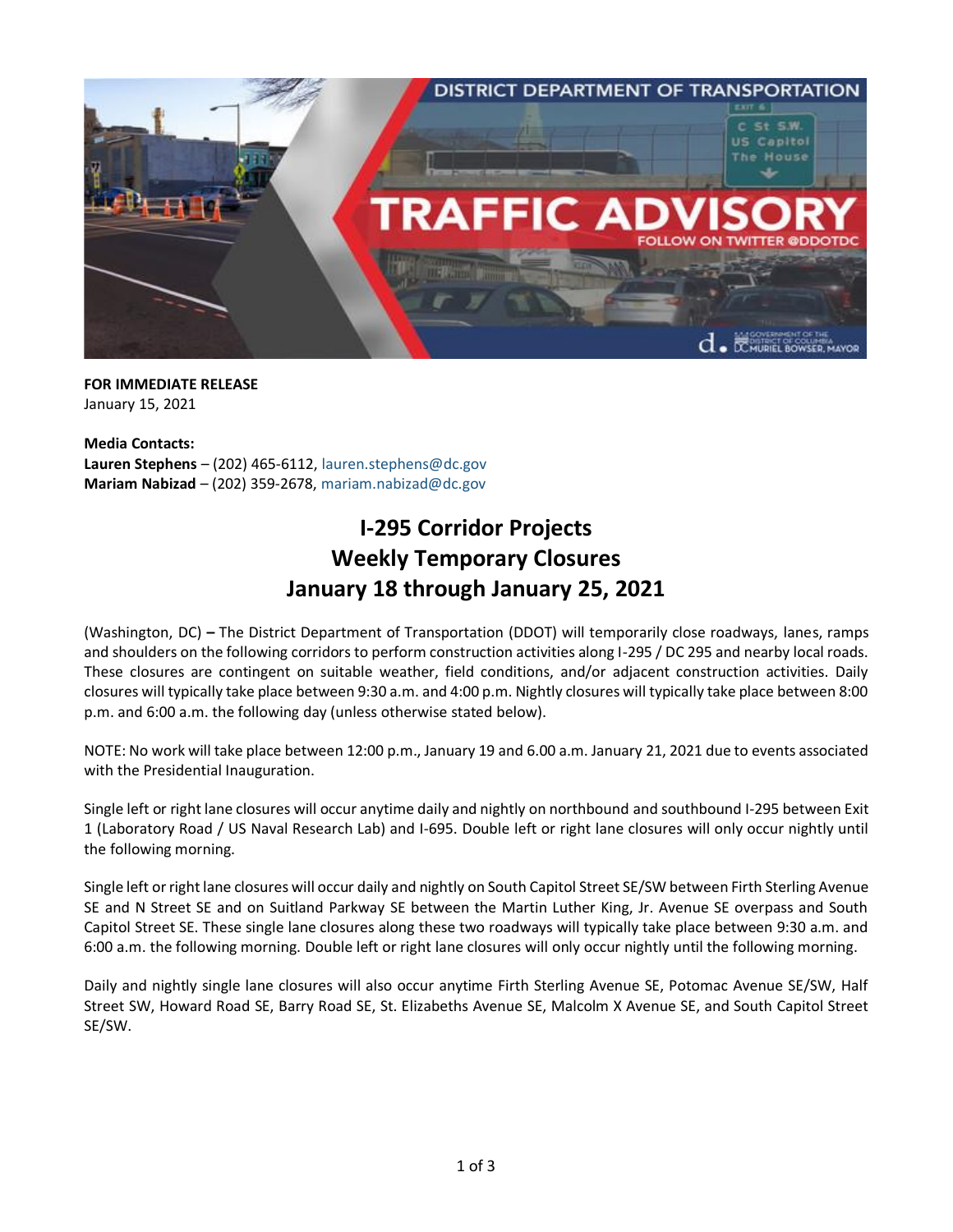The following full ramp closures will also occur daily and nightly.

- Exit 3B from I-295 Northbound (South Capitol Street / Nationals Park / Downtown)
- Exit 4 from I-295 Southbound (South Capitol Street / Suitland Parkway)
- I-295 Northbound On-ramp from northbound Firth Sterling Avenue SE
- Ramp from MLK Jr. Avenue to I-295 Northbound (continuously)

Weeknight full closures will occur on Howard Road SE between the WMATA Parking garage and Firth Sterling Avenue SE and Suitland Parkway SE between South Capitol Street SE/SW and Firth Sterling Avenue SE. These full closures will not occur on the same nights. Only the full closure of Suitland Parkway SE will stay in-place continuously during the weekend starting at 8:00 p.m. Friday night, January 22 and ending by 5:00 a.m. Monday morning, January 25, 2021.

For the closure of Suitland Parkway, the ramps from northbound I-295 (Exit 3B) and southbound I-295 (Exit 4 to Suitland Parkway) will also be closed. The following signed detours will be in place:

- Exit 3B (from I-295 NB) Closure: Take Exit 5C to Martin Luther King Jr. Avenue SE and follow detour signs to Howard Road SE and back to Suitland Parkway SE.
- Exit 4 to Suitland Parkway (from I-295 SB) Closure: Take Exit 4 to Howard Road SE and follow detour signs to return to Suitland Parkway SE.



### Overnight Suitland Parkway, SE Closure & Detour